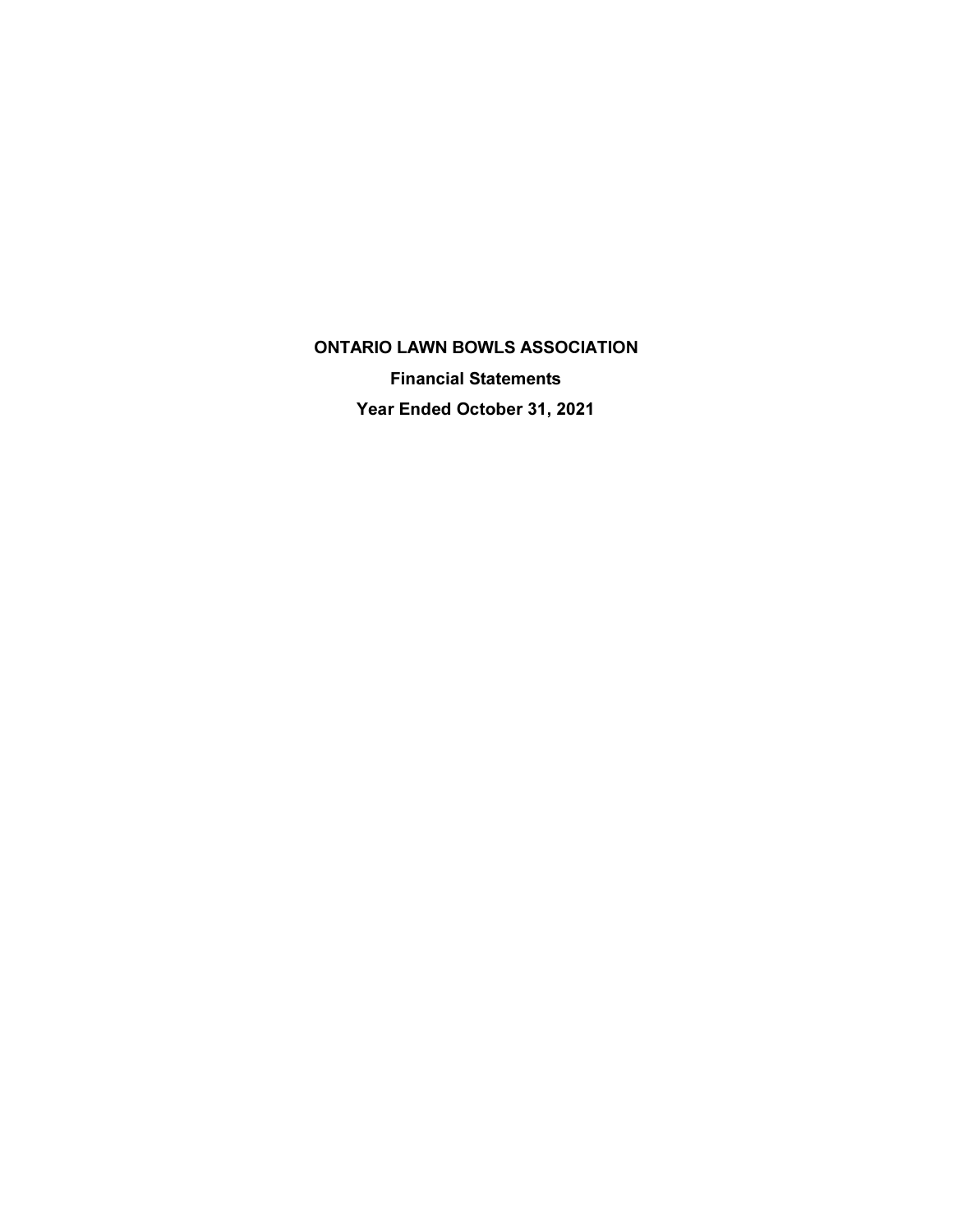# **ONTARIO LAWN BOWLS ASSOCIATION Index to Financial Statements** Year Ended October 31, 2021

|                                                            | Page  |
|------------------------------------------------------------|-------|
| <b>INDEPENDENT PRACTITIONER'S REVIEW ENGAGEMENT REPORT</b> | 1     |
| <b>FINANCIAL STATEMENTS</b>                                |       |
| <b>Statement of Financial Position</b>                     | 2     |
| Statement of Changes in Net Assets                         | 3     |
| <b>Statement of Revenues and Expenditures</b>              | 4     |
| <b>Statement of Cash Flows</b>                             | 5     |
| <b>Notes to Financial Statements</b>                       | 6 - 9 |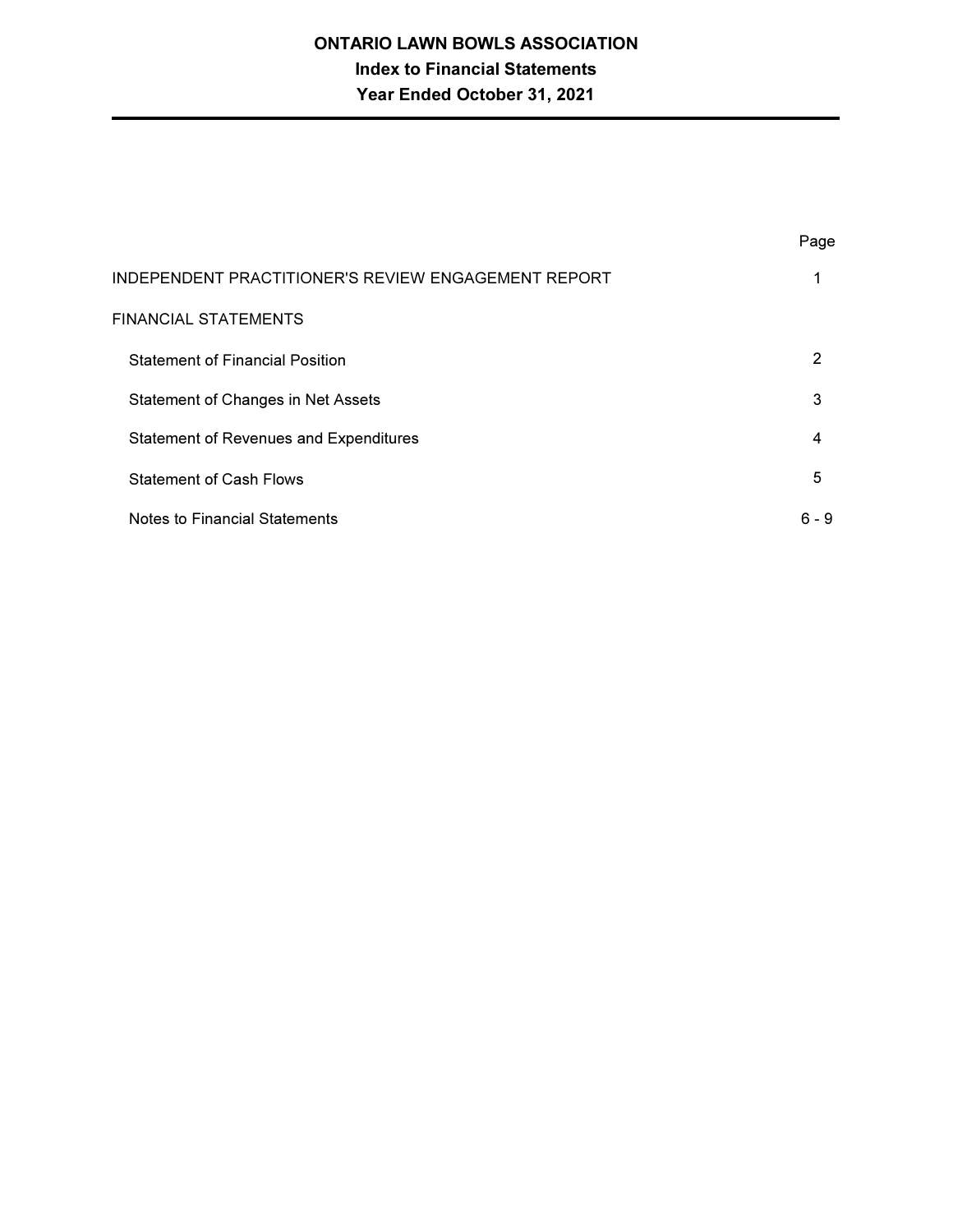# **MALOTT PROFESSIONAL CORPORATION**

LICENSED PUBLIC ACCOUNTANT

### **INDEPENDENT PRACTITIONER'S REVIEW ENGAGEMENT REPORT**

#### To the Members of Ontario Lawn Bowls Association

I have reviewed the accompanying financial statements of Ontario Lawn Bowls Association (the organization) that comprise the statement of financial position as at October 31, 2021, and the statements of changes in net assets, revenues and expenditures and cash flows for the year then ended, and a summary of significant accounting policies and other explanatory information.

#### Management's Responsibility for the Financial Statements

Management is responsible for the preparation and fair presentation of these financial statements in accordance with Canadian accounting standards for not-for-profit organizations (ASNPO), and for such internal control as management determines is necessary to enable the preparation of financial statements that are free from material misstatement, whether due to fraud or error.

#### **Practitioner's Responsibility**

My responsibility is to express a conclusion on the accompanying financial statements based on my review. I conducted my review in accordance with Canadian generally accepted standards for review engagements, which require me to comply with relevant ethical requirements.

A review of financial statements in accordance with Canadian generally accepted standards for review engagements is a limited assurance engagement. The practitioner performs procedures, primarily consisting of making inquiries of management and others within the entity, as appropriate, and applying analytical procedures, and evaluates the evidence obtained.

The procedures performed in a review are substantially less in extent than, and vary in nature from, those performed in an audit conducted in accordance with Canadian generally accepted auditing standards. Accordingly, I do not express an audit opinion on these financial statements.

#### Conclusion

Based on my review, nothing has come to my attention that causes me to believe that the financial statements do not present fairly, in all material respects, the financial position of Ontario Lawn Bowls Association as at October 31, 2021, and the results of its operations and its cash flows for the year then ended in accordance with ASNPO.

Malatt)

PROFESSIONAL CORPORATION CHARTERED PROFESSIONAL ACCOUNTANT Authorized to practise public accounting by the Chartered Professional Accountants of Ontario

Tilbury, Ontario February 27, 2022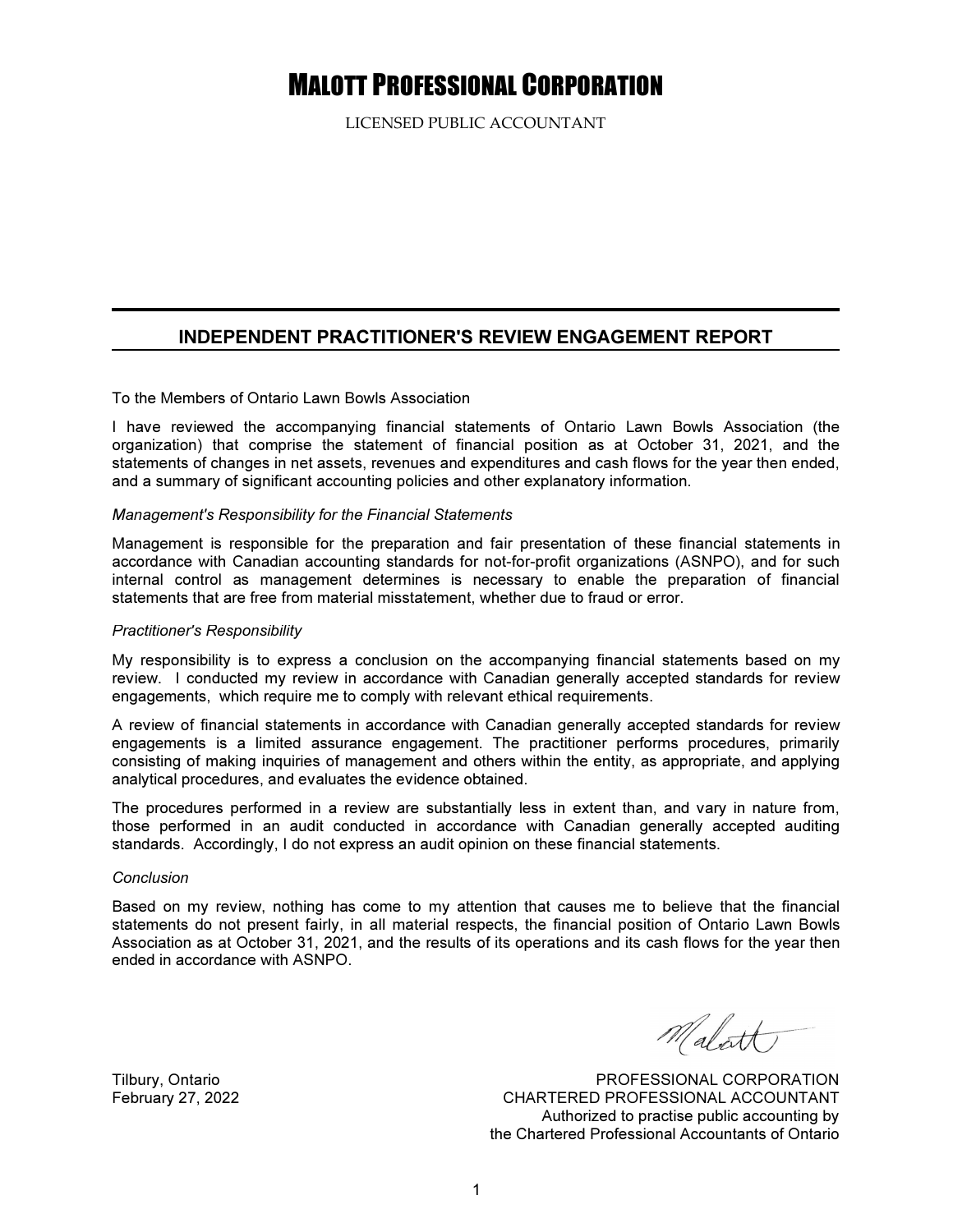# **ONTARIO LAWN BOWLS ASSOCIATION**

# **Statement of Financial Position**

October 31, 2021

|                                                                                                                                               |    | 2021                                |    | 2020                                        |  |
|-----------------------------------------------------------------------------------------------------------------------------------------------|----|-------------------------------------|----|---------------------------------------------|--|
| <b>ASSETS</b>                                                                                                                                 |    |                                     |    |                                             |  |
| <b>CURRENT</b><br>Cash<br>Accounts receivable (Note 3)<br>Inventory (Note 4)<br>Harmonized sales tax recoverable<br>Prepaid expenses (Note 5) | \$ | 228,531<br>9,832<br>9,532<br>33,042 | \$ | 185,144<br>8,534<br>9,587<br>5,605<br>3,398 |  |
|                                                                                                                                               |    | 280,937                             | \$ | 212,268                                     |  |
| <b>LIABILITIES AND NET ASSETS</b>                                                                                                             |    |                                     |    |                                             |  |
| <b>CURRENT</b><br>Accounts payable<br>Harmonized sales tax payable<br>Deferred revenue (Note 6)                                               | \$ | 2,128<br>11,746<br>64,049           | \$ | 1,489                                       |  |
|                                                                                                                                               |    | 77,923                              |    | 1,489                                       |  |
| <b>NET ASSETS</b>                                                                                                                             |    | 203,014                             |    | 210,779                                     |  |
|                                                                                                                                               |    | 280,937                             | \$ | 212,268                                     |  |
|                                                                                                                                               |    |                                     |    |                                             |  |

### CONTINGENT LIABILITY (Note 9)

#### ON BEHALF OF THE BOARD

**Example 21 President** 

**Treasurer Treasurer**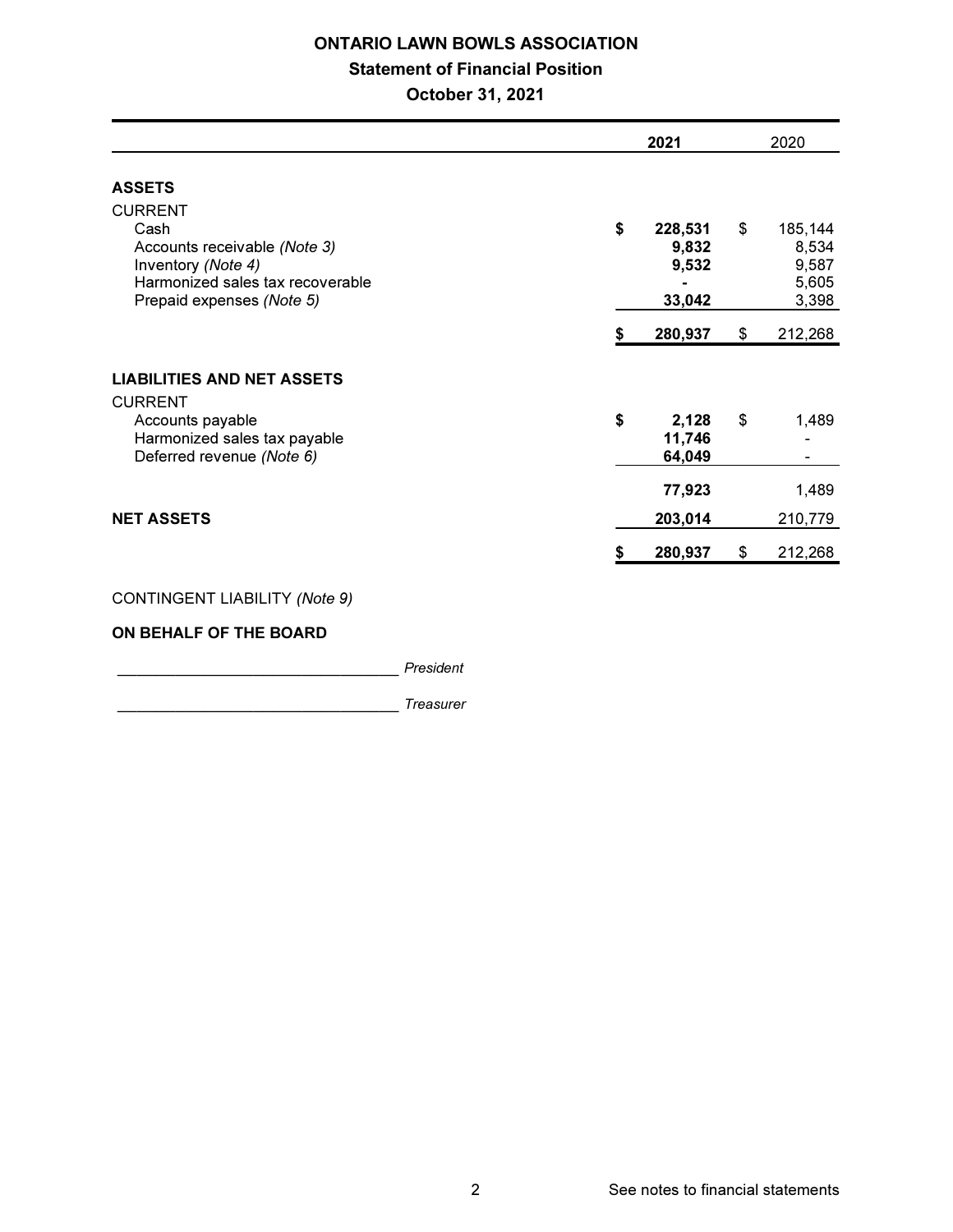# **ONTARIO LAWN BOWLS ASSOCIATION**

# **Statement of Changes in Net Assets**

# Year Ended October 31, 2021

|                                                                                        | Total |                    |  | Total             |  |
|----------------------------------------------------------------------------------------|-------|--------------------|--|-------------------|--|
| <b>NET ASSETS - BEGINNING OF YEAR</b><br>Excess (deficiency) of revenues over expenses |       | 210.779<br>(7.765) |  | 194.467<br>16.312 |  |
| NET ASSETS - END OF YEAR                                                               |       | 203.014            |  | 210,779           |  |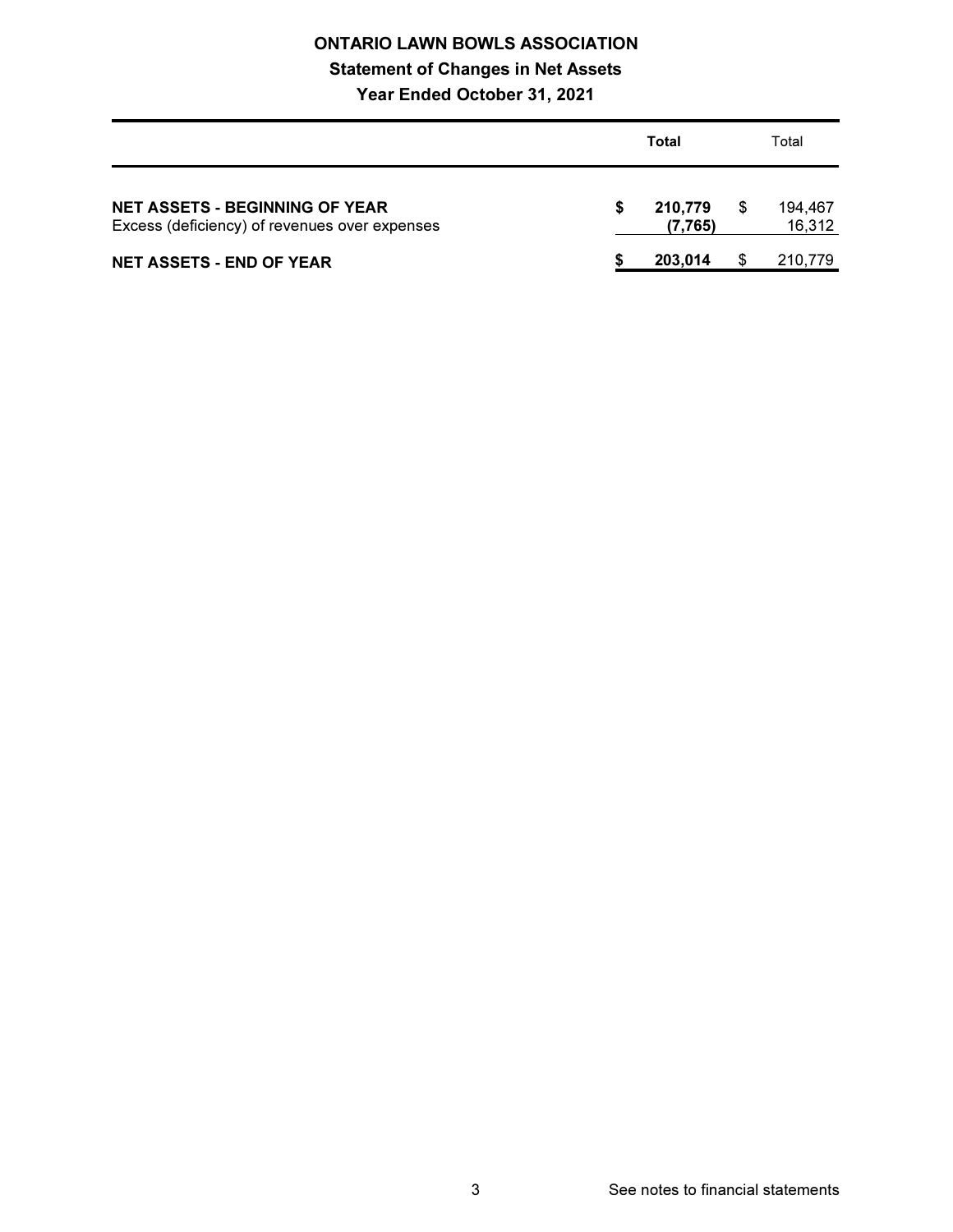# **ONTARIO LAWN BOWLS ASSOCIATION Statement of Revenues and Expenditures** Year Ended October 31, 2021

|                                             | <b>Budget</b><br>2021 | Total<br>2021  | Total<br>2020            |
|---------------------------------------------|-----------------------|----------------|--------------------------|
| <b>REVENUES</b>                             |                       |                |                          |
| Membership (Note 6)                         | \$<br>106,200         | \$<br>65,625   | \$<br>48,471             |
| Grant                                       | 43,464                | 56,310         | 37,944                   |
| Provincial championships and Back to Bowls  |                       | 10,409         |                          |
| Miscellaneous sales                         |                       | 1,292          | 2,039                    |
| Advertising                                 |                       | 250            | 4,333                    |
| Hall of fame                                | 3,000                 | $\blacksquare$ | $\overline{\phantom{a}}$ |
|                                             | 152,664               | 133,886        | 92,787                   |
| <b>EXPENSES</b>                             |                       |                |                          |
| Sub-contracts                               | 33,760                | 32,760         | 17,640                   |
| BCB membership fees (Note 7)                | 61,207                | 30,855         |                          |
| Communications                              | 17,200                | 19,587         | 17,949                   |
| Insurance                                   | 15,877                | 16,585         | 20,189                   |
| Provincial championships and Back to Bowls  | -                     | 14,034         | 935                      |
| <b>Grant disbursements</b>                  |                       | 13,923         | $\overline{a}$           |
| Administration                              | 9,950                 | 6,513          | 15,631                   |
| <b>Professional fees</b>                    | 3,000                 | 3,688          | 1,513                    |
| Advertising and promotion                   | 6,500                 | 2,699          | 2,029                    |
| <b>Diversity</b>                            | 2,000                 | 485            | $\overline{a}$           |
| Greens                                      | 1,500                 | 279            | 532                      |
| <b>Bank charges</b>                         | 100                   | 223            | 26                       |
| Umpiring                                    |                       | 20             |                          |
| Coaching                                    |                       |                | 31                       |
| Hall of fame                                | 6,000                 |                |                          |
| Contingency                                 | 2,500                 |                |                          |
| Youth                                       | 500                   |                |                          |
|                                             | 160,094               | 141,651        | 76,475                   |
| <b>EXCESS (DEFICIENCY) OF REVENUES OVER</b> |                       |                |                          |
| <b>EXPENSES</b>                             | \$<br>(7, 430)        | \$<br>(7, 765) | \$<br>16,312             |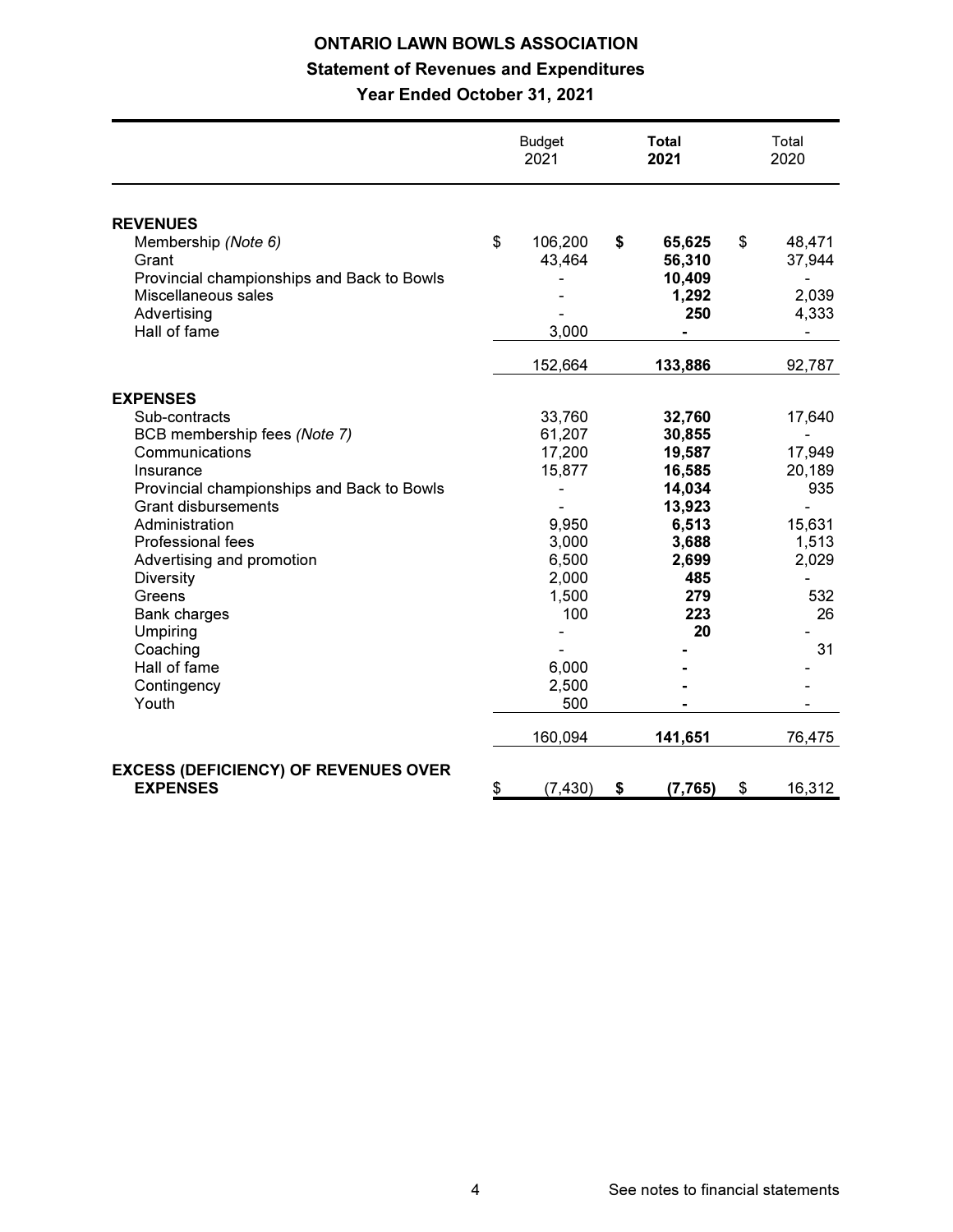# **ONTARIO LAWN BOWLS ASSOCIATION**

# **Statement of Cash Flows**

# Year Ended October 31, 2021

|                                                                                              | 2021 |                               |    | 2020                          |  |
|----------------------------------------------------------------------------------------------|------|-------------------------------|----|-------------------------------|--|
| <b>OPERATING ACTIVITIES</b><br>Excess (deficiency) of revenues over expenses                 | \$   | (7, 765)                      | \$ | 16,312                        |  |
| Changes in non-cash working capital:<br>Accounts receivable<br>Inventory<br>Accounts payable |      | (1, 298)<br>55<br>639         |    | (390)<br>(3, 493)<br>(14,093) |  |
| Deferred revenue<br>Prepaid expenses<br>Harmonized sales tax payable                         |      | 64,049<br>(29, 644)<br>17,351 |    | (48, 226)<br>76<br>(17,032)   |  |
| <b>INCREASE (DECREASE) IN CASH FLOW</b>                                                      |      | 51,152<br>43,387              |    | (83, 158)<br>(66, 846)        |  |
| Cash - beginning of year                                                                     |      | 185,144                       |    | 251,990                       |  |
| <b>CASH - END OF YEAR</b>                                                                    | \$   | 228,531                       | \$ | 185,144                       |  |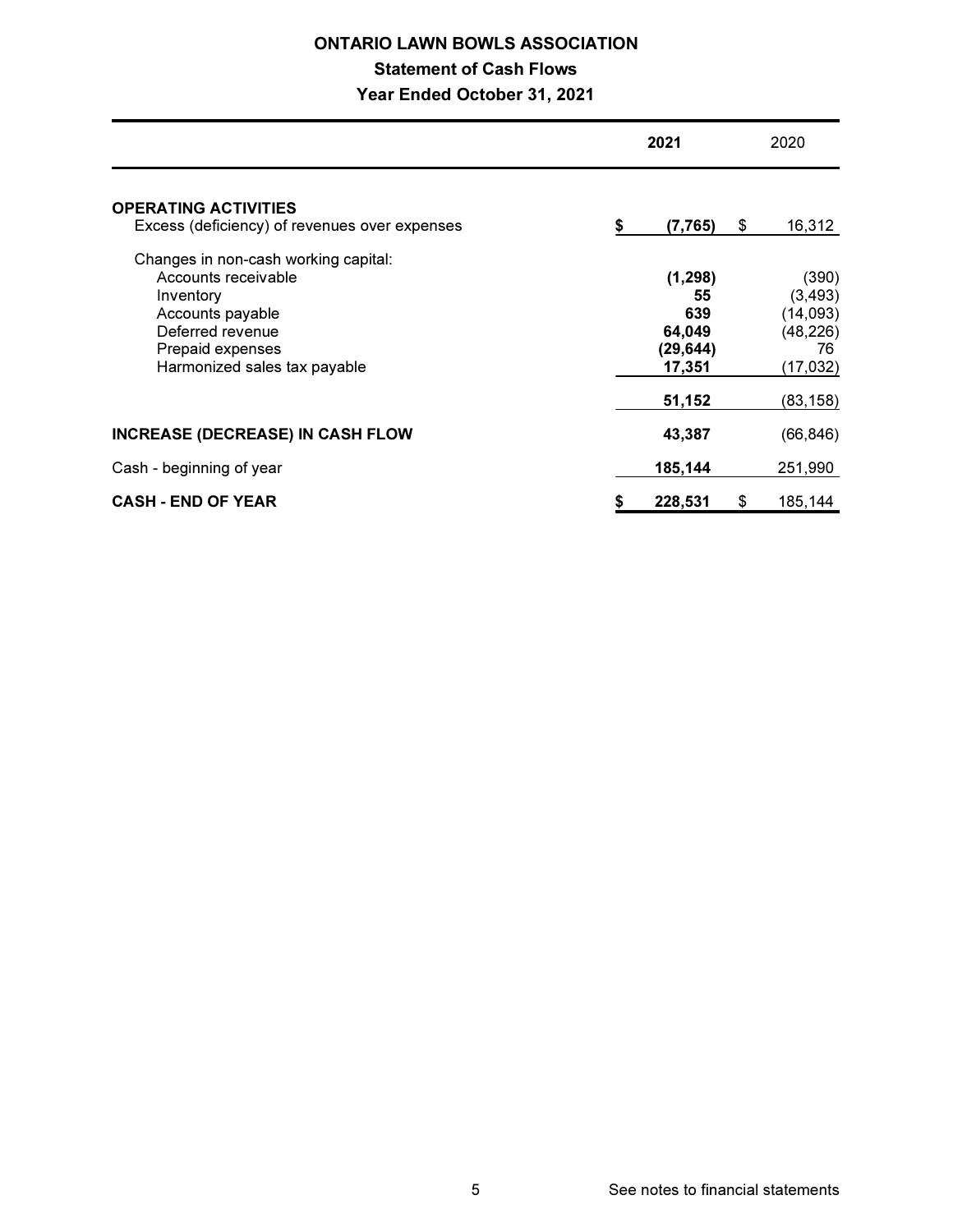### 1. PURPOSE OF THE ORGANIZATION

Ontario Lawn Bowls Association (the "organization") is a not-for-profit organization incorporated without share capital under the Business Corporations Act of Ontario. Management has determined that they are exempt from payment of income tax under Section 149(1) of the Income Tax Act.

The organization exists to promote, encourage, co-ordinate, and administer the sport of Bowls and provide opportunities for all lawn bowlers in Ontario to participate at their level of interest and ability.

#### $2<sup>1</sup>$ SUMMARY OF SIGNIFICANT ACCOUNTING POLICIES

The financial statements were prepared in accordance with Canadian accounting standards for notfor-profit organizations (ASNFPO) and, in management's opinion, with consideration of materiality and within the framework of the following accounting policies:

#### Cash and cash equivalents

Cash includes cash and cash equivalents. Cash equivalents are valued at cost plus accrued interest. The carrying amounts approximate fair value because they have maturities at the date of purchase of less than ninety days.

#### **Financial instruments policy**

Financial instruments are recorded at fair value when acquired or issued. In subsequent periods, financial assets with actively traded markets are reported at fair value, with any unrealized gains and losses reported in income. All other financial instruments are reported at amortized cost, and tested for impairment at each reporting date. Transaction costs on the acquisition, sale, or issue of financial instruments are expensed when incurred.

#### Inventory

Inventory is valued at the lower of cost and net realizable value for inventory being sold or replacement cost for inventory being given away with the cost being determined on a first-in, firstout basis.

#### Capital assets

Capital assets are expensed in the period in which the assets are acquired. Capital assets held by the organization consist of equipment and computer software. The organization did not acquire any capital assets during the year or the corresponding year.

(continues)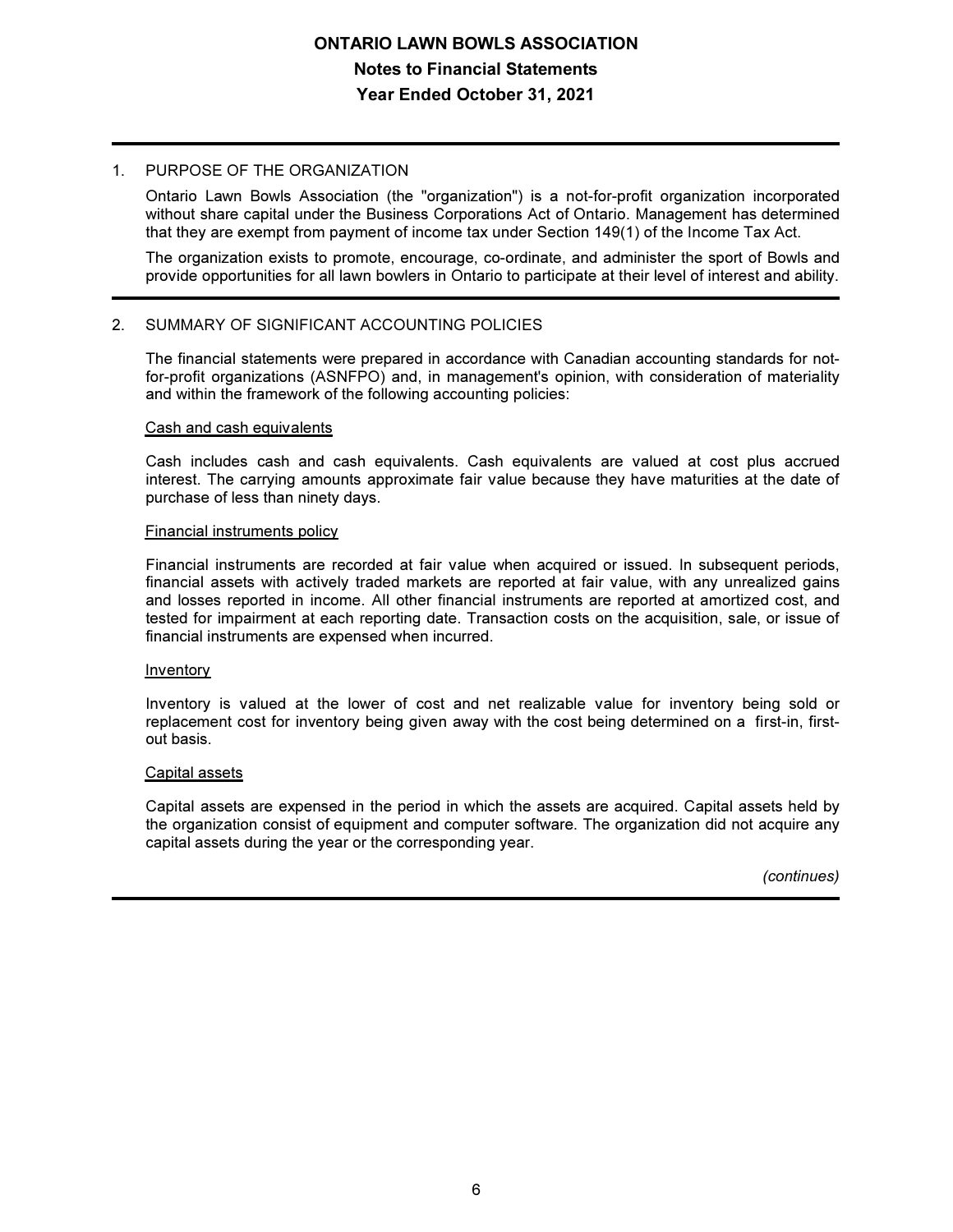# **ONTARIO LAWN BOWLS ASSOCIATION Notes to Financial Statements** Year Ended October 31, 2021

#### 2. SUMMARY OF SIGNIFICANT ACCOUNTING POLICIES (continued)

#### Revenue recognition

Ontario Lawn Bowls Association follows the deferral method of accounting for contributions.

Restricted contributions are recognized as revenue in the year in which the related expenses are incurred. Unrestricted contributions are recognized as revenue when received or receivable if the amount to be received can be reasonably estimated and collection is reasonably assured. Endowment contributions are recognized as direct increases in net assets.

Restricted investment income is recognized as revenue in the year in which the related expenses are incurred. Unrestricted investment income is recognized as revenue when earned.

Product sales and other service revenues are recognized at the later of when the revenue is earned and when collection is reasonably assured.

Membership fee revenues are recognized equally over the term of the membership.

#### Contributed services

The operations of the organization depend on the contribution of time by volunteers. The fair value of donated services cannot be reasonably determined and is therefore not reflected in these financial statements.

#### Measurement uncertainty

The preparation of financial statements in conformity with Canadian accounting standards for notfor-profit organizations requires management to make estimates and assumptions that affect the reported amount of assets and liabilities, disclosure of contingent assets and liabilities at the date of the financial statements and the reported amounts of revenues and expenses during the period. These estimates include accruals, contingencies, deferred revenue, and allowance for doubtful accounts. Such estimates are periodically reviewed and any adjustments necessary are reported in earnings in the period in which they become known. Actual results could differ from these estimates.

#### 3. ACCOUNTS RECEIVABLE

|                           | 2021                 | 2020 |                                   |
|---------------------------|----------------------|------|-----------------------------------|
| Grants<br>Membership fees | \$<br>5,882<br>3,950 | S    | 8,534<br>$\overline{\phantom{a}}$ |
|                           | 9,832                |      | 8,534                             |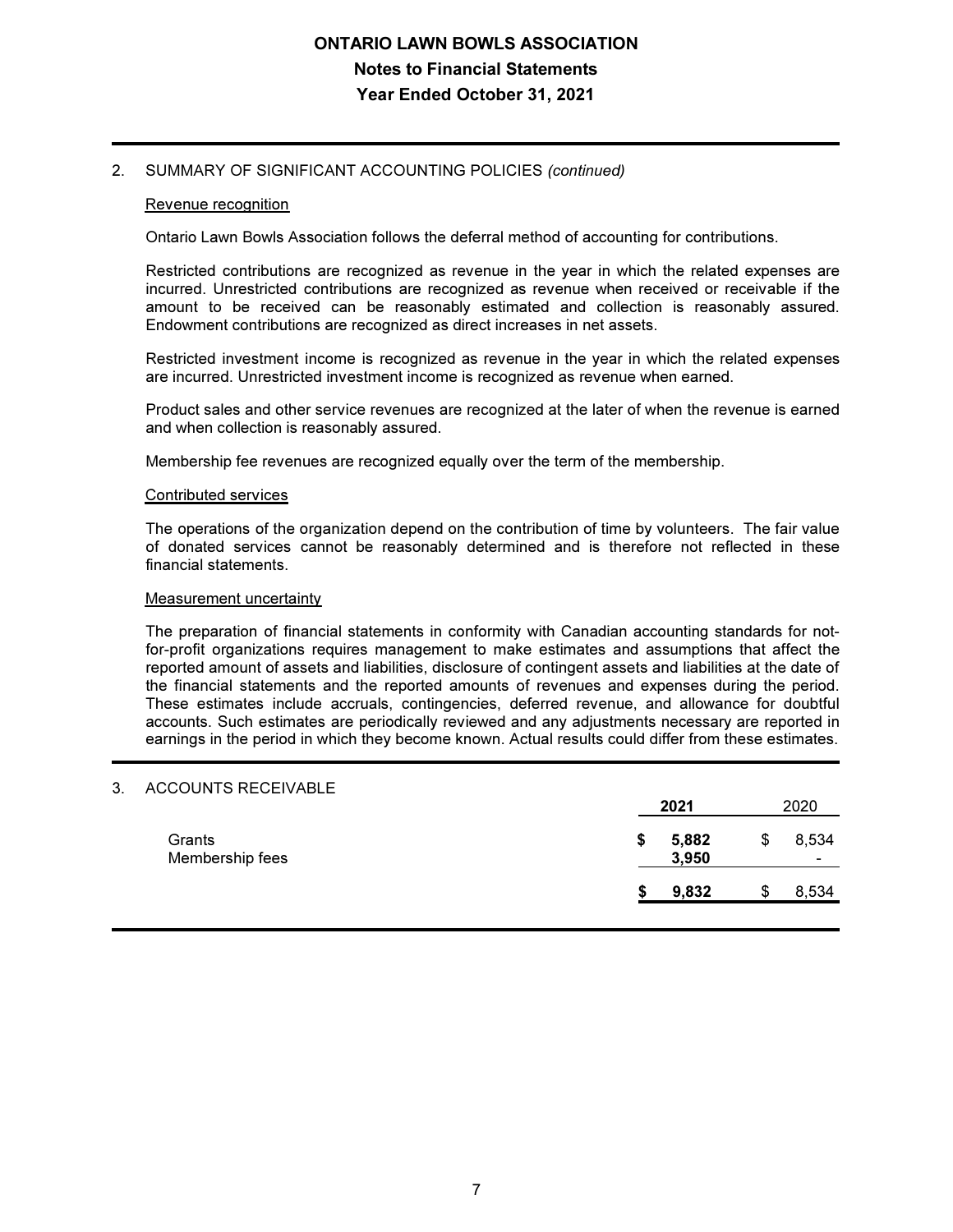# **ONTARIO LAWN BOWLS ASSOCIATION Notes to Financial Statements** Year Ended October 31, 2021

#### 4. INVENTORY

5.

6

|                                                                                                     | 2021                                            |                 | 2020                                            |       |  |
|-----------------------------------------------------------------------------------------------------|-------------------------------------------------|-----------------|-------------------------------------------------|-------|--|
| Championship clothing<br>Umpire clothing<br>Coaching<br>Pins<br>Director clothing<br><b>Manuals</b> | \$<br>6,643<br>1,096<br>730<br>510<br>523<br>30 |                 | \$<br>6,643<br>1,116<br>730<br>575<br>493<br>30 |       |  |
|                                                                                                     |                                                 | 9,532           | \$                                              | 9,587 |  |
| PREPAID EXPENSES                                                                                    |                                                 |                 |                                                 |       |  |
|                                                                                                     |                                                 | 2021            |                                                 | 2020  |  |
| BCB membership fees (Note 7)<br>Insurance                                                           | \$                                              | 30,352<br>2,690 | \$                                              | 3,398 |  |
|                                                                                                     | S                                               | 33,042          | \$                                              | 3,398 |  |
| DEFERRED REVENUE                                                                                    |                                                 | 2021            |                                                 | 2020  |  |
| Unearned membership fees                                                                            |                                                 | 64,049          | \$                                              |       |  |

During the year, the organization invoiced \$129,674 (2020 - \$248) in membership fees and recognized \$65,625 (2020 - \$48,471) as revenue. As disclosed in (Note 3), \$3,950 (2020 - \$0) of the membership fees invoiced are yet to be collected as of the date of the Statement of Financial Position

#### 7. BOWLS CANADA BOULINGRIN MEMBERSHIP FEES

During the year, the organization remitted membership fees to its national associate, Bowls Canada Boulingrin (BCB), totaling \$61,207. BCB charged the association \$9.25 per member based on the organization's membership for the year ended October 31, 2019 of 6,617 members. However, due to the organization's reduced membership in the current year of 4,825, this was equivalent to a fee of \$12.69 per member plus harmonized sales tax. This membership fee covers the period May 1, 2021 - April 30, 2022 and thus \$30,352 (2020 - \$0) was considered prepaid expenses at the date of the Statement of Financial Position.

For the year ended October 31, 2022, this fee will increase 50% to \$13.88 per member based on the organization's membership for the year ended October 31, 2019 of 6,617 members. For the year ended October 31, 2023, this fee is proposed to increase to \$18.50 per member.

In prior years, the organization collected membership fees on behalf of BCB. During the corresponding period, the organization collected \$18.50 per member for a total of \$315 on behalf of BCB, \$107 of which was included in accounts payable at the end of the year. These membership fees were not revenue of the organization and are therefore not reflected in these financial statements.